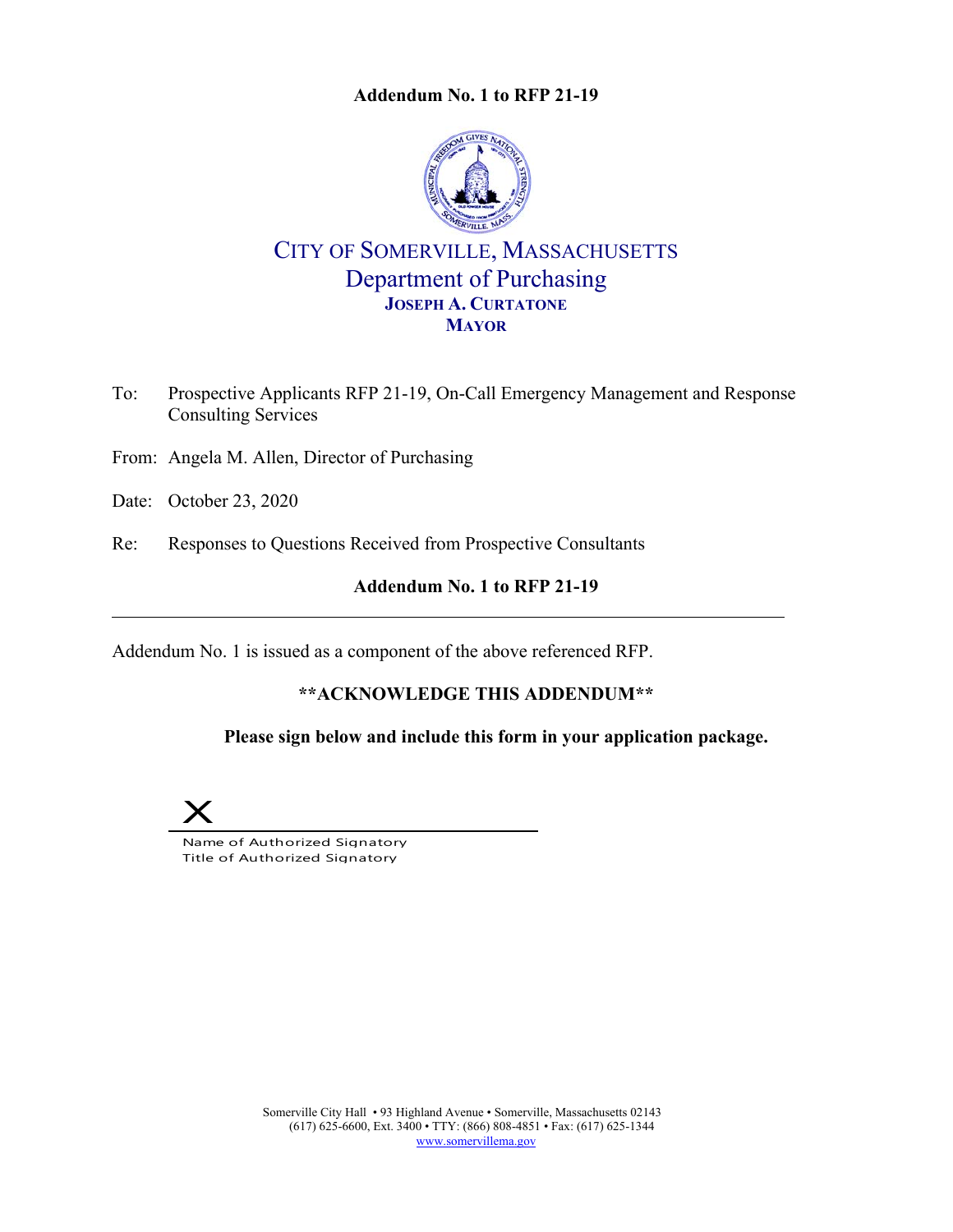Please find below questions for the RFP # 21-19, On-Call Consultant for Emergency Management and Response Services.

*Reference text from RFP* 

#### **Scope of Work:**

The consultant(s) will provide on-call services to the City of Somerville Coronavirus Emergency Response Team which could include:

1. Provide guidance to the ERT leadership as requested to inform their response to the ongoing coronavirus pandemic.

**Question:** Will the services be on-site or virtual or a combination of?

**Answer:** We anticipate that the services will be provided virtually. If the selected vender is located in the Somerville area and the need merits it, there would be a possibility of providing on-site services.

#### *Reference text from RFP*

#### **Quality Requirements:**

- 1. Consultant is familiar with emergency management operations in New England and has managed or extensively supported at least one (1) similar project in New England, with experience in Massachusetts strongly preferred.
- 4. Consultant is familiar with emergency management operations in New England and has managed or extensively supported at least one (1) similar project in New England, with experience in Massachusetts strongly preferred.

**Question:** Is the intent of this RFP to solicit and/or qualify a vender that is resident to the City or will venders with specific and broad experience and qualification that are not resident to the City be considered?

**Answer:** The vender does not need to be a resident of Somerville.

## *Reference text from RFP*

## **Factor 2: Key Personnel Highly Advantageous**

All of the personnel identified by the proposer are proven to possess a very high level of experience in management of pandemic conditions that are relevant to Somerville. Resumes are included in the proposal for all proposed personnel. All proposed personnel are currently performing functions similar to those proposed clearly show an adequate level of relevant experience to successfully perform the scope outlined herein.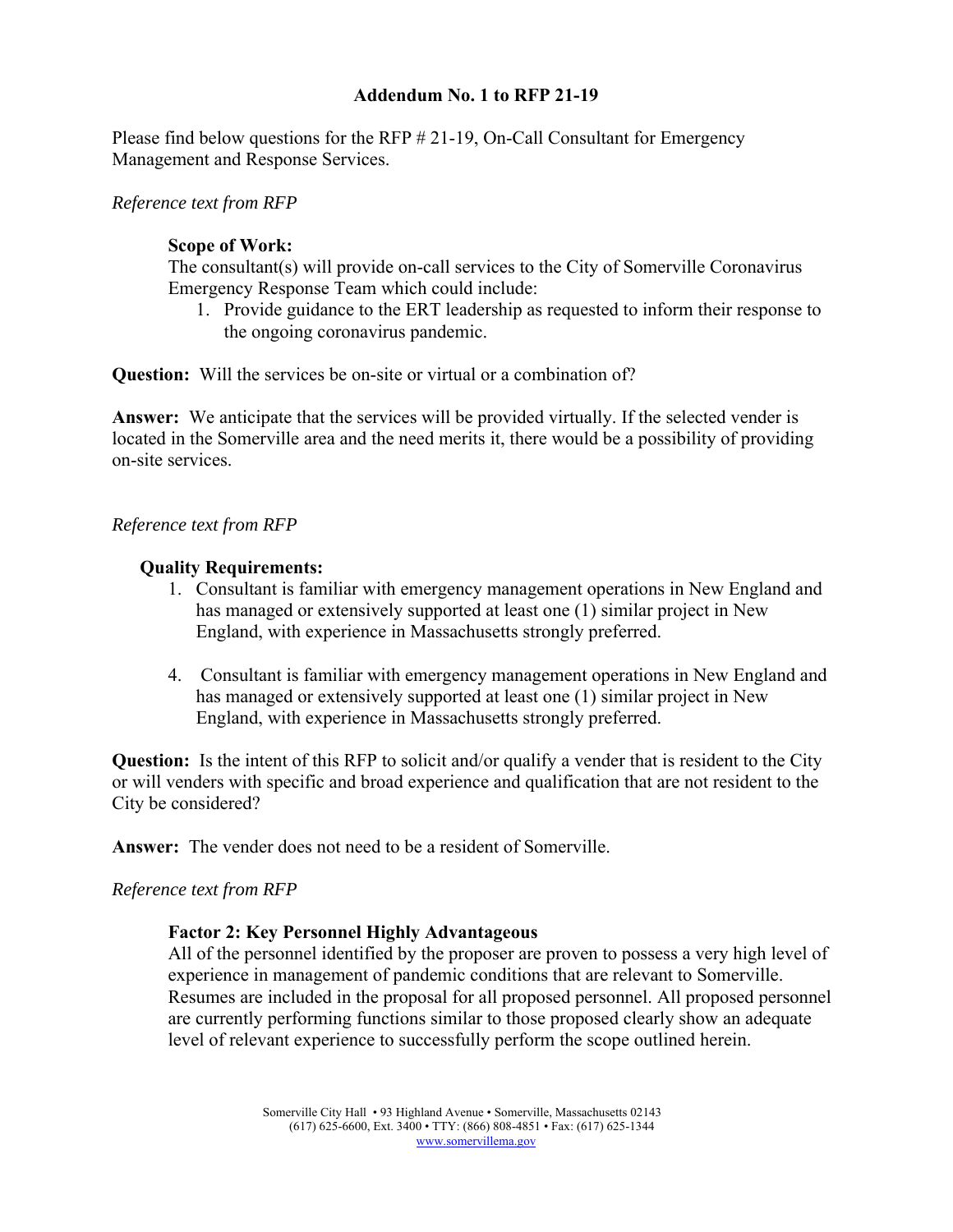**Question:** Can you please indicate or articulate what constituted "relevant to Somerville"?

**Answer:** Relevant to Somerville could include other communities with a similar demographic profile, such as being dense, urban and diverse, as well as other communities in the Boston metro area or Massachusetts.

**Question: RE Section 3.0 Pricing (p. 16)** It is noted that Offerors' proposed hourly rates should be inclusive of all expenses. Without a specific defined Scope of Work determining an appropriate travel factor to add to the proposed hourly rate would not be feasible. Will the City allow Offerors to submit rates that only include labor (& associated labor cost), with all approved Other Direct Cost be proposed at the Task Order level and billed to the City separately?

**Answer:** Yes, please include all labor costs in the price proposal. All other expenses will be approved at the task order level.

## *Additional Questions*

**Question:** Will there be a selection committee/group that will grade and/or rank the applicant proposals? If so, will the City make available the above results of the grade and/or ranking of the applicant proposals and selection?

Answer: Yes, refer to section 1.6 of the RFP for information about the evaluation methodology and process. The ratings of each applicant become public record once the evaluation is complete. The City will accept requests for public records of the evaluation ratings once the selection process is complete. Information about how to request public records on the City's website and the requests can be mailed to: publicrecords@somervillema.gov.

**Question:** What is the annual budgeted amount for this RFP?

**Answer:** Not to exceed \$30,000.

**Question:** Are City resources available to translate communications into Haitian Creole, Nepali, Portuguese, and Spanish, if needed?

**Answer:** Yes.